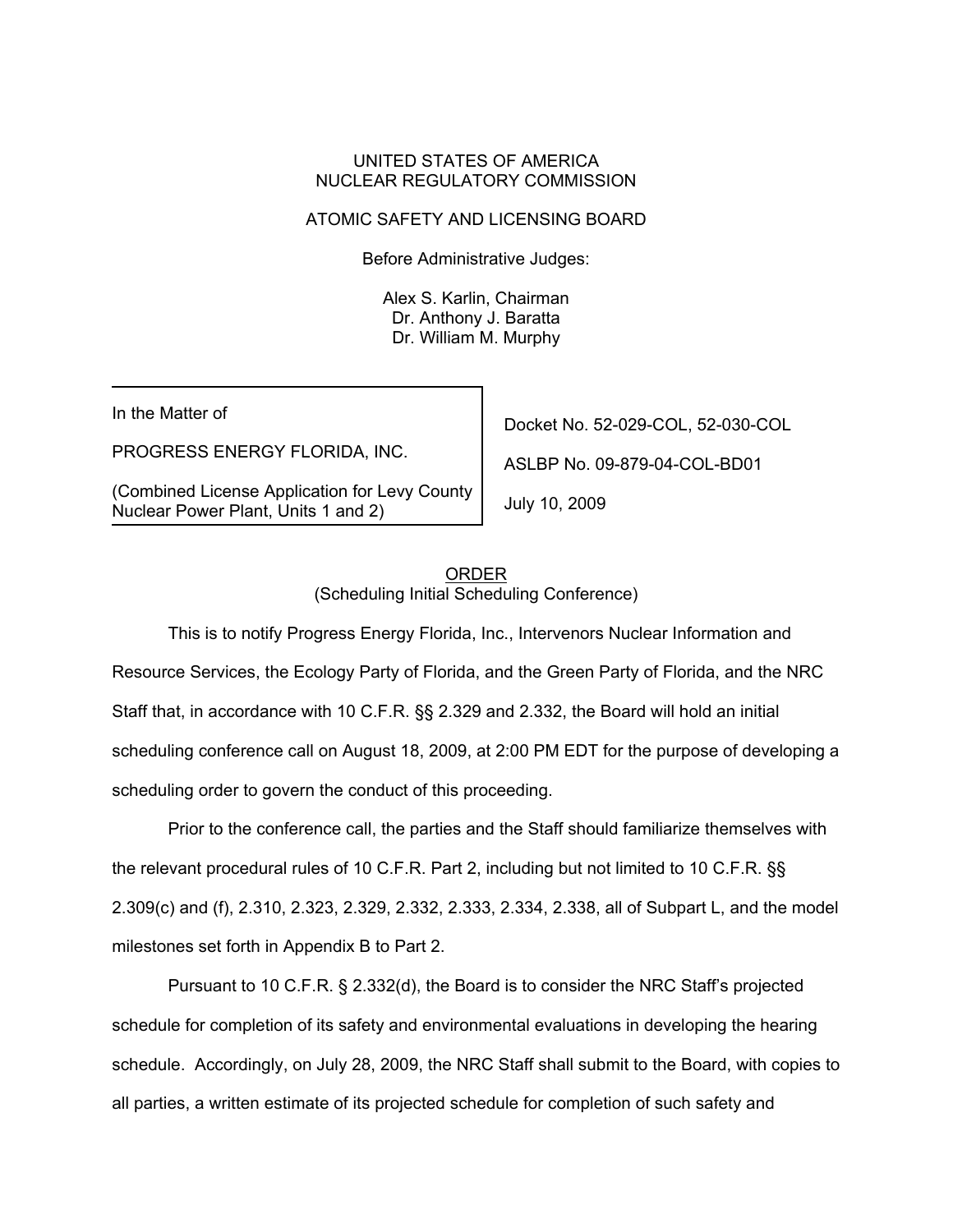environmental evaluations, including but not limited to its best good faith estimate of the dates when it expects to issue the draft and final safety evaluation reports, the draft and final environmental assessments or environmental impact statements, and if applicable, the draft and final no significant hazards consideration determinations.

The parties and the Staff should be prepared to address the following matters at the initial scheduling conference call:

1. Whether hearings on the safety contention (Contention 8) should be commenced before publication of the NRC Staff's safety evaluation as permitted under 10 C.F.R. § 2.332(d);

2. Suggestions for modifying the time limits set in 10 C.F.R. § 2.1205(a) to prevent motions for summary disposition from conflicting with the preparation by the parties, the Staff, and the Board for the evidentiary hearing;

3. Suggested time limits for filing "timely" motions for leave to file new or amended contentions under 10 C.F.R. § 2.309(f)(2)(iii) and defining "nontimely" filings under 10 C.F.R. §  $2.309(c)$ ;<sup>1</sup>

4. Specification of pleading rules for motions for leave to file new or amended contentions that reconcile 10 C.F.R. §§ 2.309(c), 2.309(f)(2), and 2.323 (motions and answers to motions) with 10 C.F.R. § 2.309(h) (answers and replies to contentions); Id.

5. Suggested time limits for adoption of any newly admitted contentions under 10 C.F.R.  $§$  2.309(f)(3);

6. Suggested regularized time frames for the continuous updating of mandatory disclosures under 10 C.F.R. § 2.336(d) and for the continuous updating of the hearing file under 10 C.F.R. § 2.1203(c);

<sup>&</sup>lt;sup>1</sup> See Licensing Board Order (Specifying Process for Responding to Proposed New or Amended Contentions) (Mar. 11, 2009) (unpublished).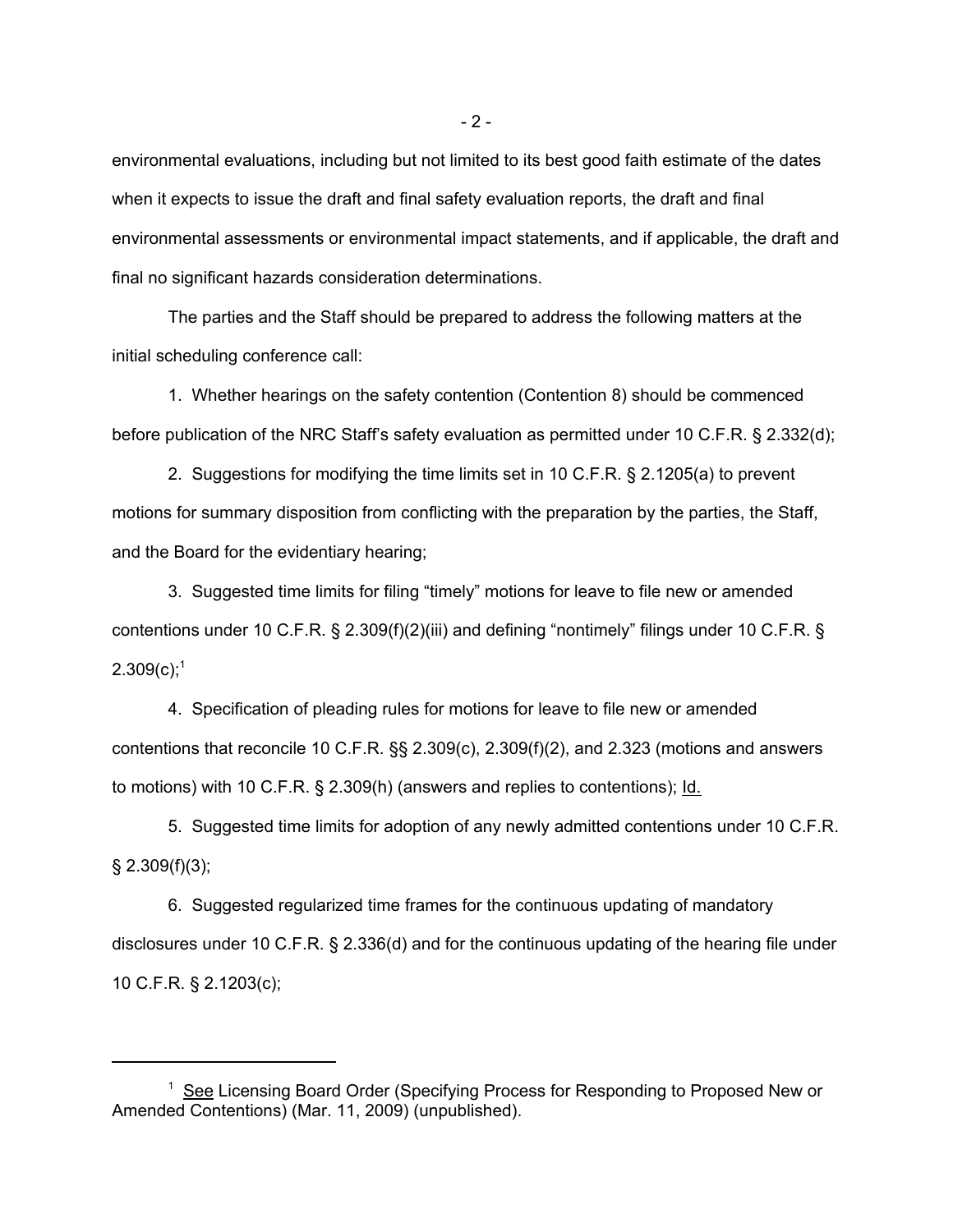7. Establishment of an agreement concerning which electronically stored information will be considered reasonably accessible and thus subject to mandatory disclosure under 10 C.F.R. § 2.336 or production under 10 C.F.R. § 2.1203(c) (e.g., an agreement between the parties and Staff as to the nature and extent of their respective duties to conduct a reasonable search for their electronically stored information); $<sup>2</sup>$ </sup>

8. Establishment of an agreement as to the form of the mandatory disclosure or production of electronically stored information (if no agreement can be reached, and the Board does not otherwise instruct, then electronically stored information shall be disclosed and produced in an electronic form that is readily searchable by commonly available computer programs); $^3$ 

9. Suggested time limit for filing of the final list of potential witnesses for each contention pursuant to 10 C.F.R. § 2.336(a)(1);

10. Suggested time limits for any motion for the use of Subpart G hearing procedures for a particular contention based upon challenges to the credibility of a newly disclosed eyewitness pursuant to 10 C.F.R.  $\S 2.310(d)$ ;<sup>4</sup>

 $2$  See Fed. R. Civ. P. 16(b)(5) (Scheduling order to include "provisions for disclosure or discovery of electronically stored information"); 26(b)(2)(B) ("A party need not provide discovery of electronically stored information from sources that the party identifies as not reasonably accessible because of undue burden or cost. On motion to compel discovery or for a protective order, a party from whom discovery is sought must show that the information is not reasonably accessible because of undue burden or cost. If that showing is made, the court may nonetheless order discovery from such sources if the requesting party shows good cause, considering the limitations of Rule 26(b)(2)(C). The court may specify conditions for the discovery.") (Emphasis added).

 $3$  See Fed. R. Civ. P. 34 (regarding the formats for the production of electronically stored information).

<sup>&</sup>lt;sup>4</sup> See Entergy Nuclear Vermont Yankee, L.L.C. (Vermont Yankee Nuclear Power Station), LBP-04-31, 60 NRC 686, 703 (2004).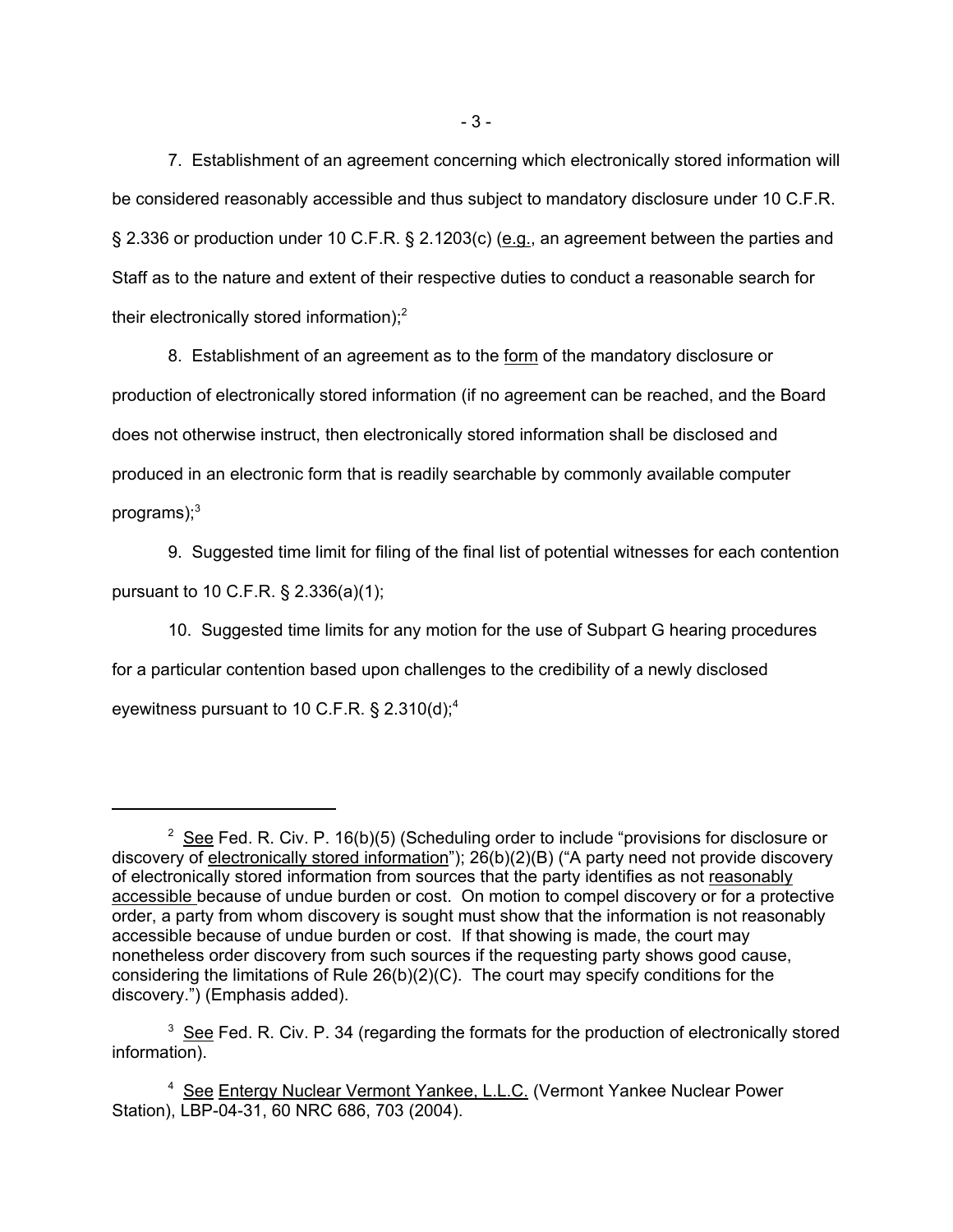11. Whether, pursuant to 10 C.F.R. § 2.310(h), the parties and the Staff are currently willing to consent to handling of any specific contention under Part 2 Subpart N and, if not at this time, whether to establish a later time for reconsideration of this issue;

12. Opportunities for the clarification, simplification, or specification of the issues in accordance with 10 C.F.R. § 2.329(c)(1);

13. The necessity or desirability of amending the pleadings in accordance with 10 C.F.R. § 2.329(c)(2);

14. Opportunities to develop stipulations or admissions of fact in accordance with 10 C.F.R. § 2.329(c)(3);

15. Opportunities for the settlement of issues or contentions, including the utility of appointing a settlement judge pursuant to 10 C.F.R. § 2.338;

16. Whether any party or the Staff intend to assert a privilege or protected status for any information or documents otherwise required to be disclosed herein and, if so, proposals for the submission of privilege logs under 10 C.F.R. §§ 2.336(a)(3) and (b)(5), procedures and time limits for challenges to such assertions, and the development of a protective order and nondisclosure agreement;<sup>5</sup>

17. Whether a site visit would be appropriate and helpful to the Board in the resolution of the contentions;

18. Whether the parties and the Staff should be required to file their respective initial written statements of position and written testimony with supporting affidavits pursuant to 10 C.F.R. § 2.1207(a)(1) simultaneously or sequentially, and if sequentially, which party should file first;

- 4 -

<sup>&</sup>lt;sup>5</sup> See Entergy Nuclear Vermont Yankee, L.L.C. (Vermont Yankee Nuclear Power Station), LBP-05-33, 62 NRC 828 (2005).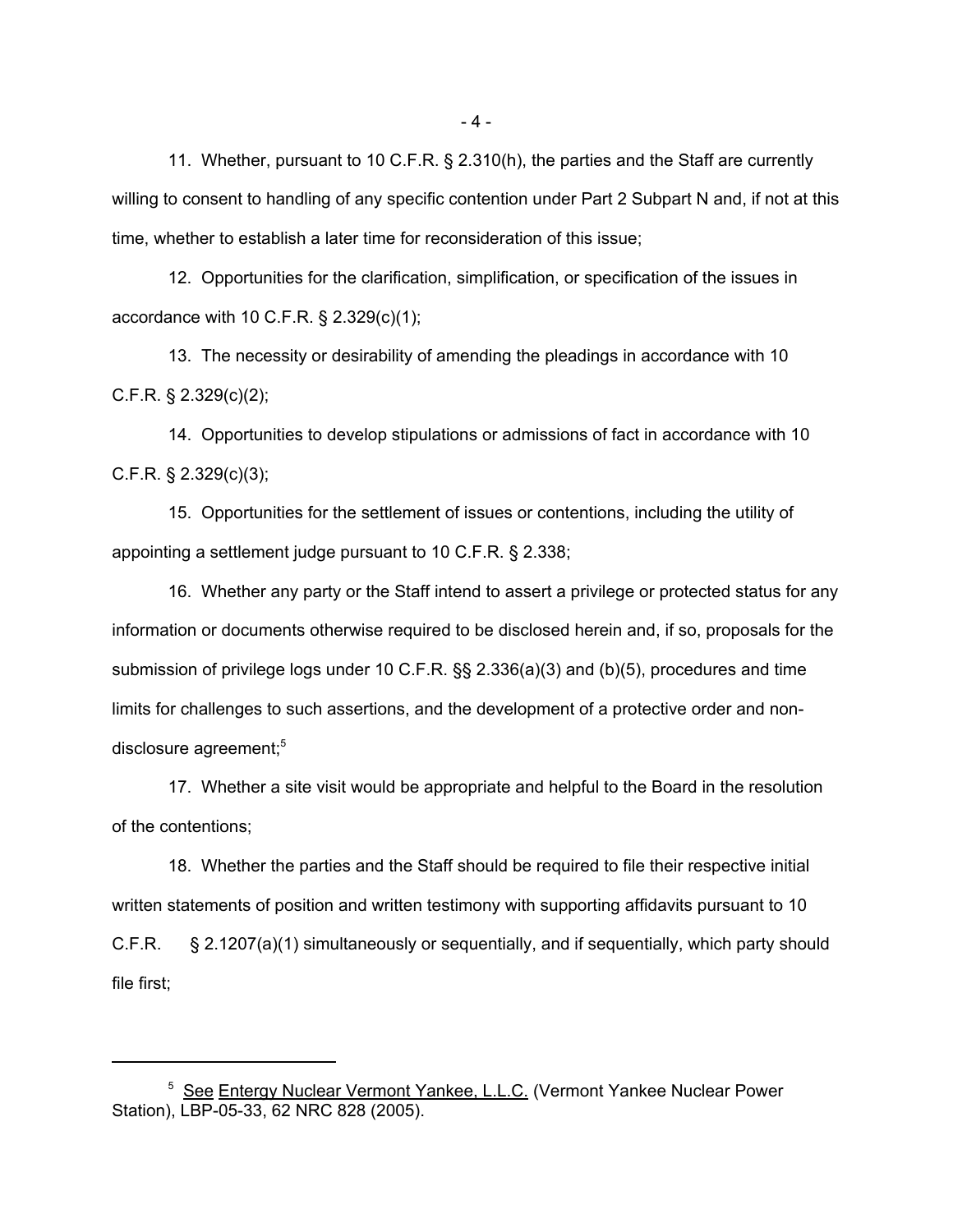19. Suggested time limits for the filing of motions for cross-examination under 10 C.F.R.  $\S$  2.1204; $^6$  and

20. Any other procedural or scheduling matters that the Board may deem appropriate.

Most of the foregoing matters are addressed (in the context of a different proceeding) in the Initial Scheduling Order in Entergy Nuclear Vermont Yankee, LLC (Vermont Yankee Nuclear Power Station) Docket No. 50-271-LR ASLBP No. 06-849-03-LR. During the initial scheduling conference call herein, the parties and the Staff should be prepared to explain, on a point-bypoint basis, why a similar order should not be issued here.<sup>7</sup>

On or before August 10, 2009, the parties and the Staff shall confer with one another for the purpose of discussing the foregoing procedural matters and, where possible, developing agreement, joint positions, or proposals. It would be helpful if, for the purpose of the conference call, the parties and the Staff agreed upon a lead spokesperson for areas where they are in agreement. If disagreement occurs on a significant issue, the Board may call for the submission of briefs or separate written proposals on relevant issues after the prehearing conference call.

<sup>&</sup>lt;sup>6</sup> See Citizens Awareness Network v. United States, 391 F.3d 338, 353-54 (1st Cir. 2004); Vermont Yankee, LBP-04-31, 60 NRC at 710-11.

<sup>&</sup>lt;sup>7</sup> Licensing Board Order (Initial Scheduling Order) (Nov. 17, 2006) (unpublished) (ADAMS Accession No. ML063210212).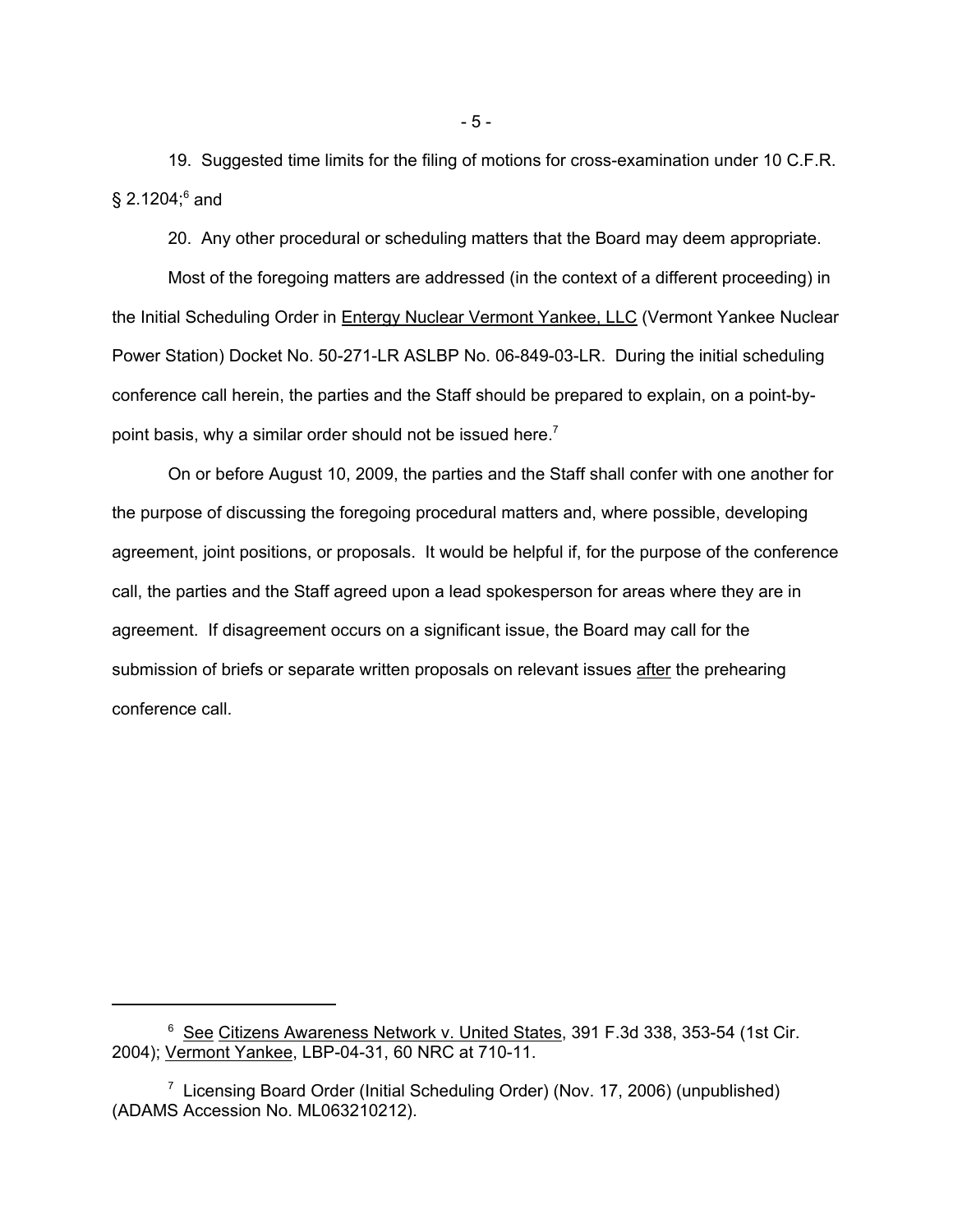On or before August 13, 2009, counsel for each of the parties and the Staff should contact Sara J. Culler at 301-415-5694 to obtain the telephone number and pass code for the August 18, 2009, prehearing conference call. Members of the public or media who wish to listen to this conference call may do so, and should contact Ms. Culler at the above number for the requisite information.

It is so ORDERED.

FOR THE ATOMIC SAFETY AND LICENSING BOARD<sup>8</sup>

*/RA/*

 $\overline{a}$ 

Alex S. Karlin, Chairman ADMINISTRATIVE JUDGE

Rockville, Maryland July 10, 2009

 $8$  Copies of this memorandum and order were sent this date by the agency's E-Filing system to the counsel/representatives for (1) Progress Energy Florida, Inc. (2) Nuclear Information and Resource Service, The Green Party of Florida and The Ecology Party of Florida; and (3) NRC Staff.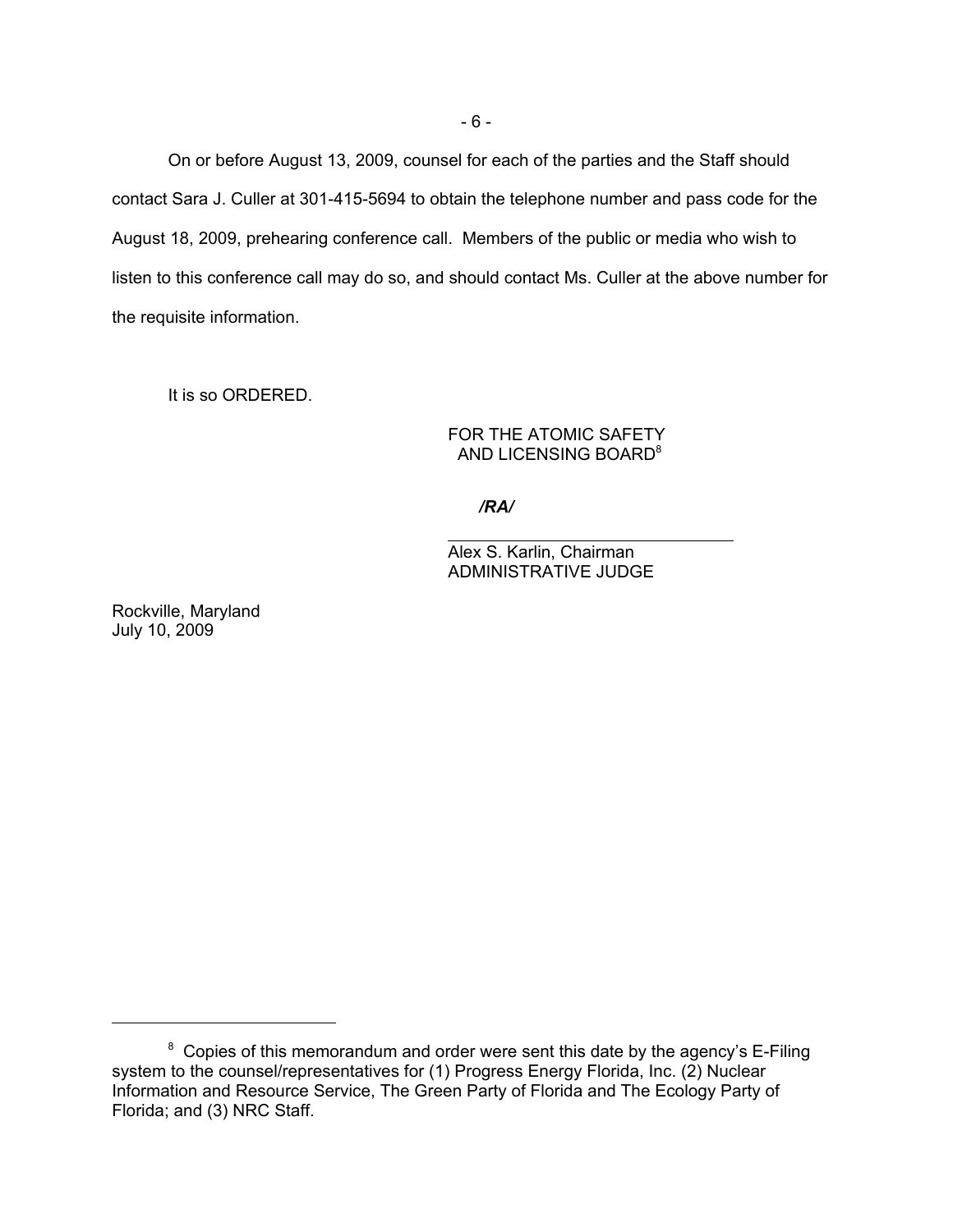## UNITED STATES OF AMERICA NUCLEAR REGULATORY COMMISSION

In the Matter of )

PROGRESS ENERGY FLORIDA, INC.  $\qquad \qquad$  Docket Nos. 52-029-COL

 $)$ 

 $)$ 

(Levy County Nuclear Power Plant Units  $1$  and  $2$ )

) and 52-030-COL

(Combined License) )

# CERTIFICATE OF SERVICE

I hereby certify that copies of the foregoing LB ORDER (SCHEDULING INITIAL SCHEDULING CONFERENCE) have been served upon the following persons by Electronic Information Exchange.

Office of Commission Appellate **Adjudication** U.S. Nuclear Regulatory Commission Mail Stop: O-16C1 Washington, DC 20555-0001 E-mail: ocaamail@nrc.gov

Atomic Safety and Licensing Board Panel U.S. Nuclear Regulatory Commission Mail Stop T-3F23 Washington, DC 20555-0001

Alex S. Karlin, Chair Administrative Judge E-mail: ask2@nrc.gov

Anthony J. Baratta Administrative Judge E-mail: ajb5@nrc.gov

William M. Murphy Administrative Judge E-mail: William.murphy@nrc.gov

Megan Wright, Law Clerk E-mail: megan.wright@nrc.gov Office of the Secretary of the Commission U.S. Nuclear Regulatory Commission Mail Stop O-16C1 Washington, DC 20555-0001 Hearing Docket E-mail: hearingdocket@nrc.gov

Pillsbury, Winthrop, Shaw, Pittman, LLP 2300 N. Street, N.W. Washington, DC 20037-1122 Counsel for Progress Energy Florida, Inc. John H. O'Neill, Esq. Robert B. Haemer, Esq. Ambrea Watts, Esq. Alison Crane, Esq. Michael G. Lepre, Esq. Blake J. Nelson, Esq. Jason P. Parker, Esq. Stefanie M. Nelson, Esq. E-mail: john.oneill@pillsburylaw.com robert.haemer@pillsburylaw.com; ambrea.watts@pillslburylaw.com alison.crane@pillsburylaw.com michael.lepre@pillsburylaw.com blake.nelson@pillsburylaw.com jason.parker@pillsburylaw.com stefanie.nelson@pillsburylaw.com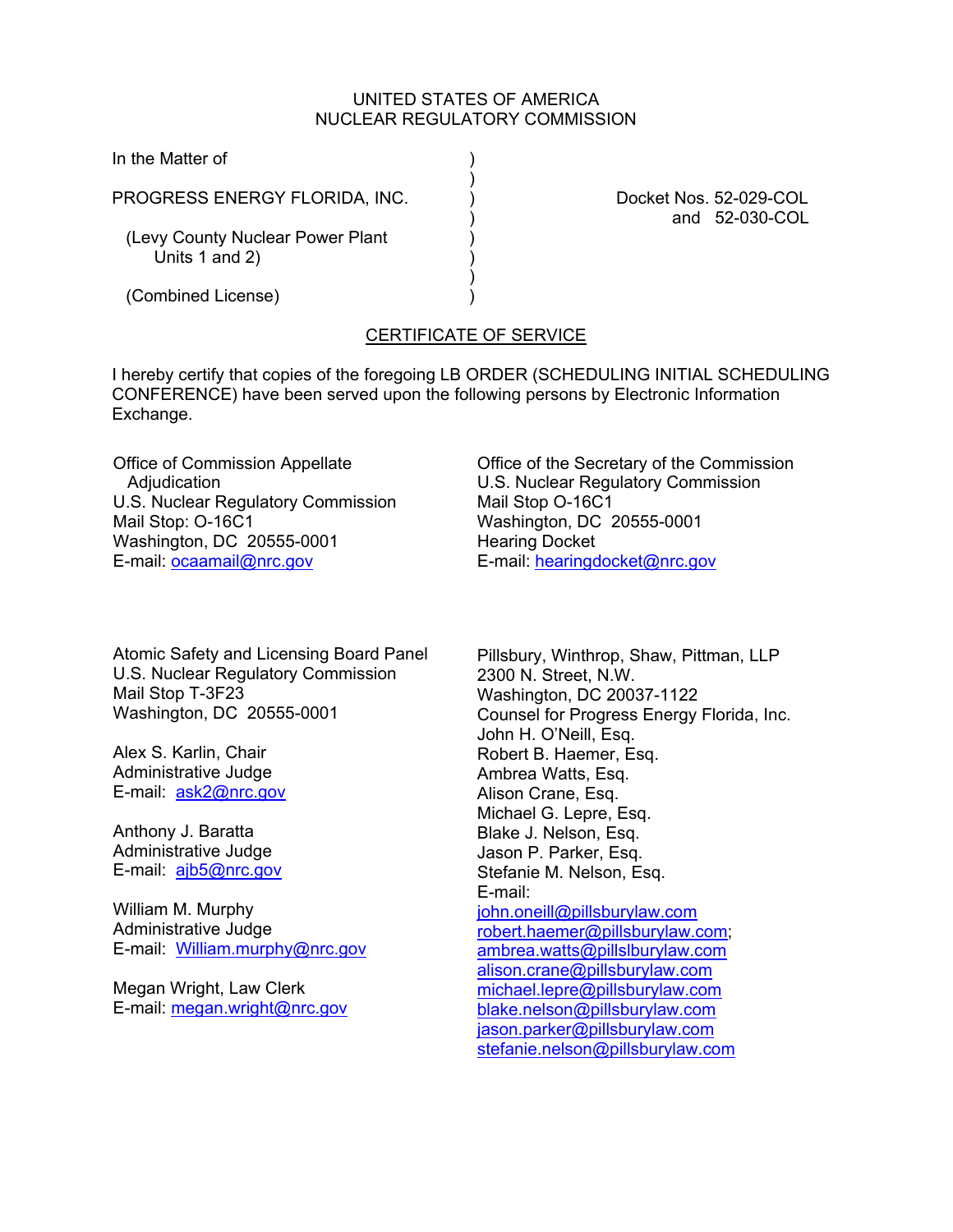Docket Nos. 52-029-COL and 52-030-COL LB ORDER (SCHEDULING INITIAL SCHEDULING CONFERENCE)

Office of the General Counsel U.S. Nuclear Regulatory Commission Mail Stop O-15D21 Washington, DC 20555-0001 Kathryn L. Winsberg, Esq. Sara Kirkwood, Esq. Jody Martin, Esq. Laura Goldin, Esq. Michael Spencer, Esq. Joseph Gilman, Paralegal E-mail: kathryn.winsberg@nrc.gov seb2@nrc.gov jcm5@nrc.gov laura.goldin@nrc.gov michael.spencer@nrc.gov jsg1@nrc.gov

Nuclear Information & Resource Service P.O. Box 7586 Asheville, NC 28802 Mary Olson, NIRS Southeast Regional Coordinator E-mail: nirs@main.nc.us

OGC Mail Center : OGCMailCenter@nrc.gov

Alachua County Green Party, Green Party of Florida P.O. Box 190 Alachua, FL Michael Canney, Co-Chair E-mail: alachuagreen@windstream.net

Eckert Seamans Cherin & Mellott, LLC 600 Grant Street, 44<sup>th</sup> Floor Pittsburg, PA 15219 Counsel for Westinghouse Electric Co., LLC Barton Z. Cowan, Esq. E-mail: teribart61@aol.com

State of Florida Department of Environmental Protection, Office of Siting 3900 Commonwealth Blvd., MS 35 Tallahassee, FL 32399-3000 Michael Halpin, Program Administrator Toni L. Sturtevant, Esq. E-mail: Mike.halpin@dep.state.fl.us E-mail: toni.sturtevant@dep.state.fl.us

Nuclear Information Resource Service 6390 Carroll Avenue, #340 Takoma Park, MD 20912 Michael Mariotte, Executive Director E-mail: nirsnet@nirs.org

Ecology Party of Florida  $641$  SW  $6<sup>th</sup>$  Avenue Ft. Lauderdale, FL 33315 Cara Campbell, Chair Gary Hecker [E-filing participants using nirs@main.nc.us]

Ecology Party of Florida  $641$  SW  $6<sup>th</sup>$  Avenue Ft. Lauderdale, FL 33315 Michael Canney Email: alachuagreen@windstrem.net